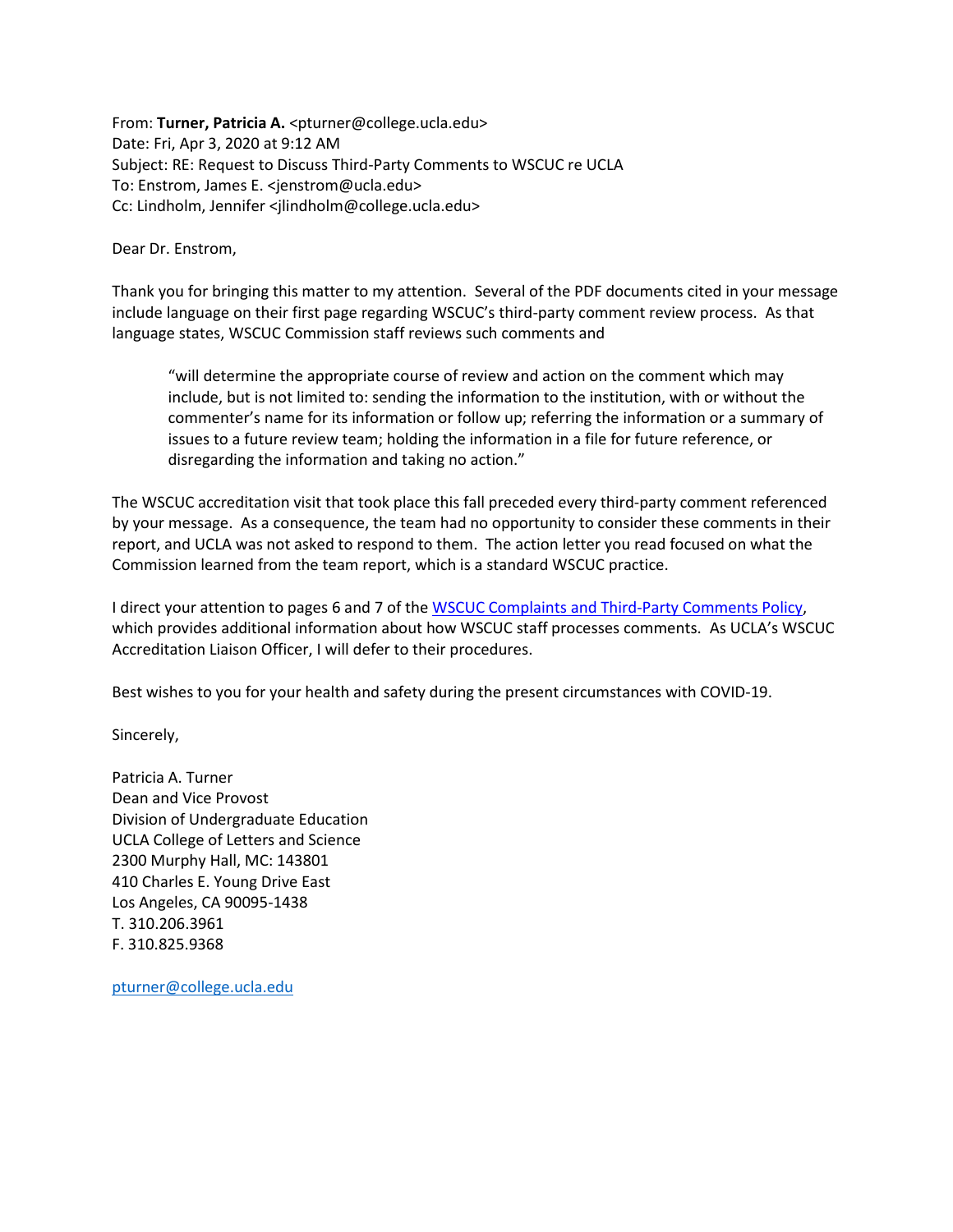**From:** James E. Enstrom [<jenstrom@ucla.edu>](mailto:jenstrom@ucla.edu) **Sent:** Wednesday, April 1, 2020 4:46 PM **To:** Turner, Patricia A. < pturner@college.ucla.edu> Cc: Patricia A. Turner [<accreditation@g.ucla.edu>](mailto:accreditation@g.ucla.edu); Lindholm, Jennifer [<jlindholm@college.ucla.edu>](mailto:jlindholm@college.ucla.edu) **Subject:** Request to Discuss Third-Party Comments to WSCUC re UCLA

April 1, 2020

Patricia A. Turner UCLA Accreditation Liaison Officer & Vice Provost and Dean of Undergraduate Education [pturner@college.ucla.edu](mailto:pturner@college.ucla.edu) [accreditation@g.ucla.edu](mailto:accreditation@g.ucla.edu)

Dear Vice Provost Turner,

I have recently reviewed the UCLA Reaccreditation Website [\(http://wscuc.ucla.edu/\)](http://wscuc.ucla.edu/) and I have read both the February 26, 202[0 WSCUC Commission action letter](http://wscuc.ucla.edu/wp-content/uploads/2020/02/CAL_200226_UCLA_AV.pdf) and the December 13, 201[9 WSCUC](http://wscuc.ucla.edu/wp-content/uploads/2020/02/UCLA-Team-Report-AV-fall-2019.pdf)  [visiting team's report](http://wscuc.ucla.edu/wp-content/uploads/2020/02/UCLA-Team-Report-AV-fall-2019.pdf), which affirmed the reaccreditation of UCLA. Unfortunately, the action letter and the report do not address the issues raised in the following eight Third-Party Comments to WSCUC regarding UCLA:

November 4, 2019 Enstrom Comment on Multiple Violations of UCLA Mission [\(http://www.scientificintegrityinstitute.org/WSCUC110419.pdf\)](http://scientificintegrityinstitute.org/WSCUC110419.pdf)

November 5, 2019 Groseclose Comment on Leaving Endowed UCLA Professorship [\(http://www.scientificintegrityinstitute.org/WSCUC110519.pdf\)](http://scientificintegrityinstitute.org/WSCUC110519.pdf)

November 25, 2019 NAS Comment on Wrongful Termination of Enstrom by UCLA [\(http://www.scientificintegrityinstitute.org/WSCUC112519.pdf\)](http://scientificintegrityinstitute.org/WSCUC112519.pdf)

November 27, 2019 Brown Comment on UCLA Destruction of California Businesses [\(http://www.scientificintegrityinstitute.org/WSCUC112719.pdf\)](http://scientificintegrityinstitute.org/WSCUC112719.pdf)

December 17, 2019 Mac Donald Comment on UCLA Diversity Delusion Policies [\(http://www.scientificintegrityinstitute.org/WSCUC121719.pdf\)](http://scientificintegrityinstitute.org/WSCUC121719.pdf)

January 13, 2020 Enstrom Comment re Thomson and Bainbridge on Destructive DEI [\(http://www.scientificintegrityinstitute.org/WSCUC01130.pdf\)](http://scientificintegrityinstitute.org/WSCUC011320.pdf)

January 16, 2020 ZOA Comment on Failure of UCLA to Address Antisemitism [\(http://www.scientificintegrityinstitute.org/WSCUC011620.pdf\)](http://scientificintegrityinstitute.org/WSCUC011620.pdf)

January 20, 2020 Montoya Comment Expressing Concerns of Former UC Regent [\(http://www.scientificintegrityinstitute.org/WSCUC012020.pdf\)](http://scientificintegrityinstitute.org/WSCUC012020.pdf)